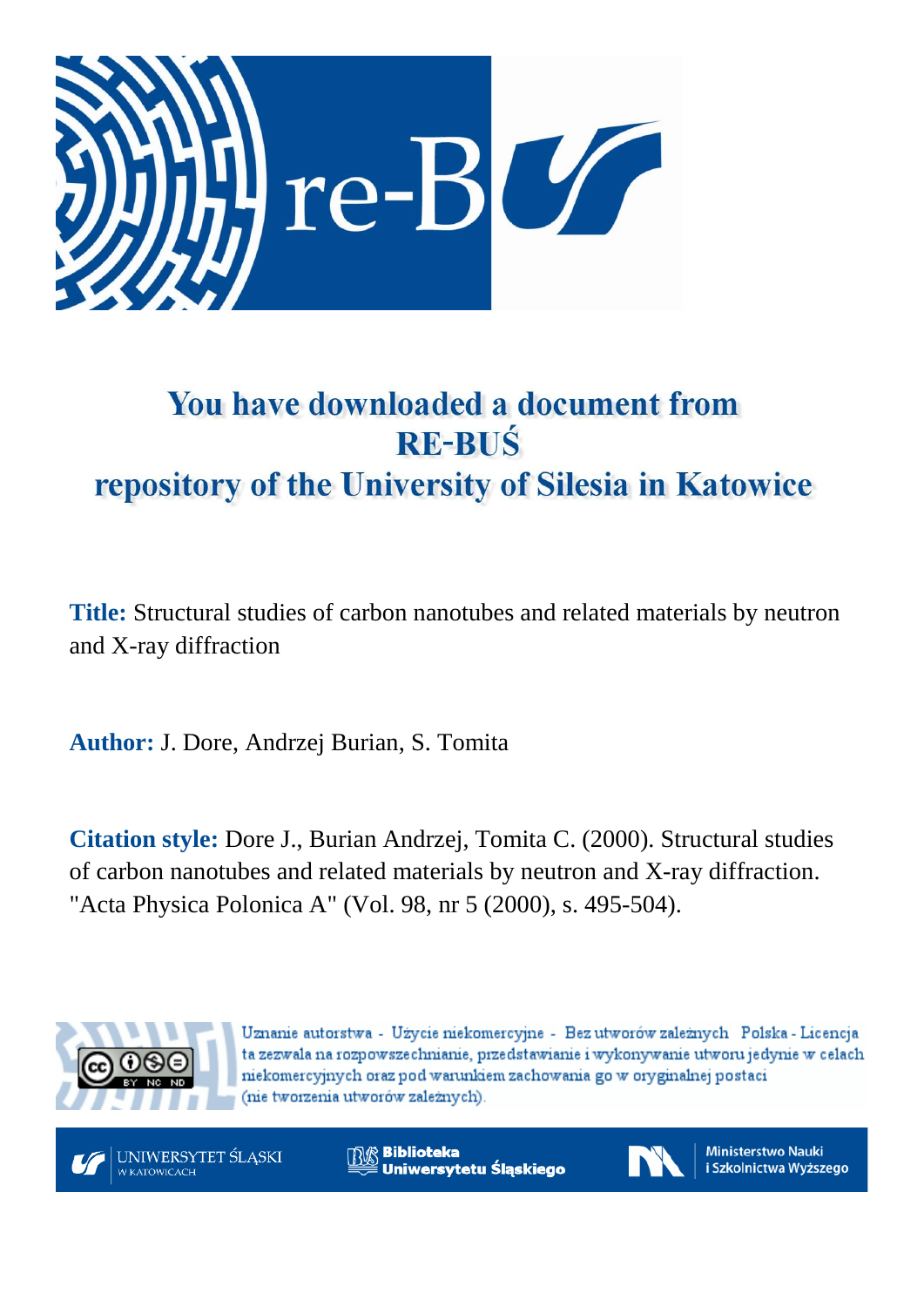Proceedings of the International Conference "Condensed Matter Physics", Jaszowiec 2000

# STRUCTURAL STUDIES OF CARBON NANOTUBES AND RELATED MATERIALS BY NEUTRON AND X-RAY DIFFRACTION

J. DORE

School of Physical Sciences, University of Kent, Canterbury, UK

A. BURIAN

Institute of Physics, University of Silesia, Katowice, Poland

AND S. TOMITA

Kobe University, Kobe, Japan

X-ray and neutron diffraction measurements are presented for a number of carbon samples prepared by different techniques. The information obtained from diffraction studies is presented in relation to other types of investigation, particularly in relation to electron microscopy. The characteristics of the graphene sheets are discussed in relation to these features.

PACS numbers: 61.10.-i, 61.12.-q, 61.46.+w

# 1. Introduction

The standard allotropes of elemental carbon have been known for many centuries and the tetrahedral structure of diamond, based on *sp3* bonding, and the planar hexagonal structure of graphite, based on *sp2* bonding, occurs in most elementary textbooks on morganic chemistry. It is only over the last two decades that a new interest in the structural characterisation of alternative forms of carbon has developed with the discovery of fullerene and nanotube structures. Various fabrication methods have now been developed to produce these materials in sufficient quantities for detailed investigation. A number of fascinating results have emerged from these studies, particularly for carbon nanotubes and it has been widely predicted that their use in various applications will have as dramatic an impact on commercial innovation as that resulting from the discovery of semiconductors.

Most of the existing data on the structural properties of carbon nanotubes is based on the use of electron microscopy, which is capable of producing high-resolution images of the nanotubes. These results have shown clearly the formation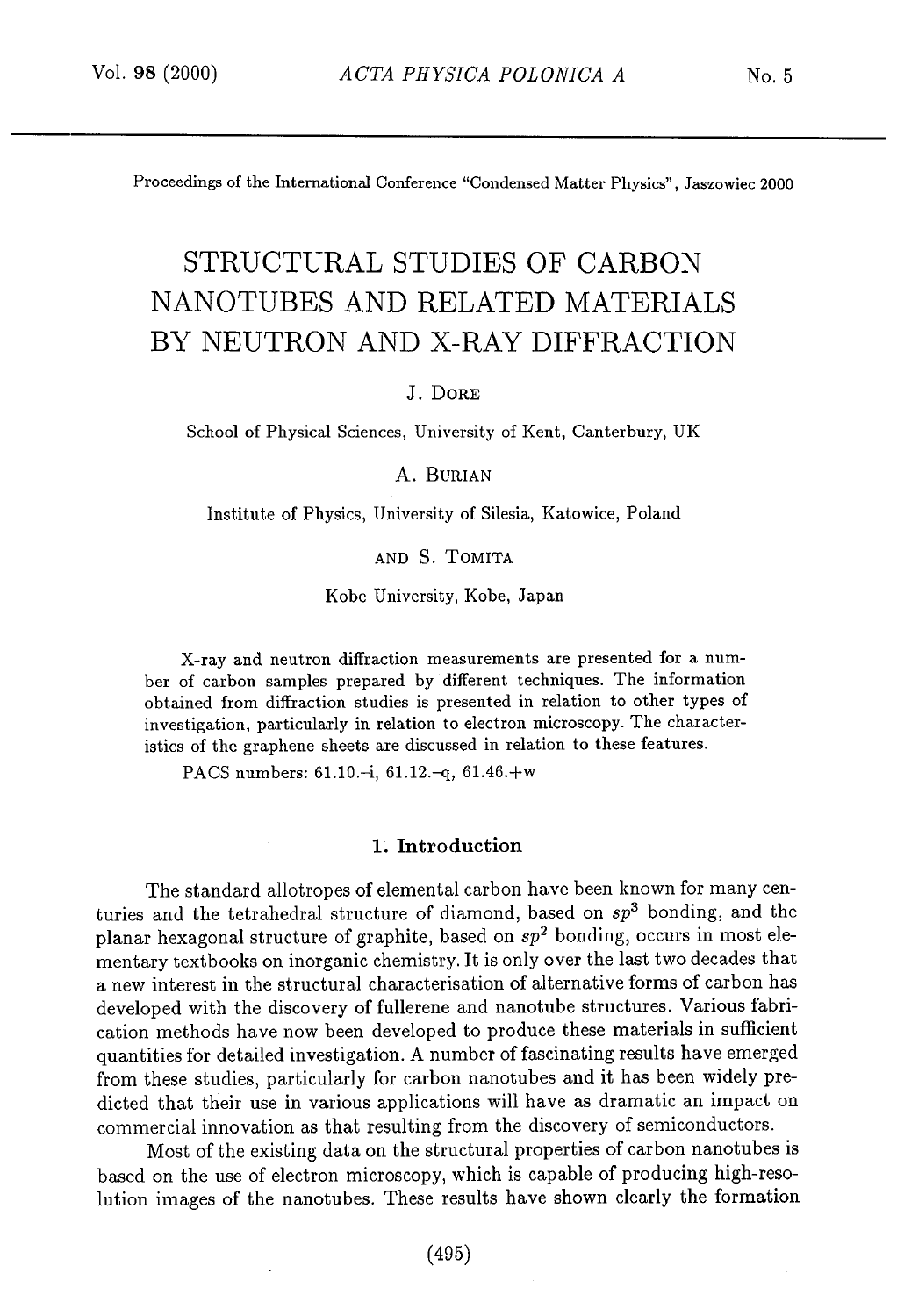of successive layers of graphitic sheets, which are believed to be in the form of concentric cylinders, although some workers have suggested alternative connecting features. The arrangement of the carbon atoms in the curved layers takes the form of a hexagonal structure, which is not simply related to the cylindrical axis and can adopt a range of helical structures. Although high resolution transmission electron microscopy (HRTEM) techniques can reveal important information on the primary features, it is desirable to obtain qualitative information on the spatial correlations for the whole sample and this can best be achieved by complementary methods based on diffraction studies. The present paper reports on current developments using new techniques centred on international facilities. The work is in progress and the following sections represent a brief survey of current activities, illustrated by a few recent examples.

## **2. Fabrication techniques for carbon nanotubes and related materials**

Carbon nanotubes were first produced by Iijima in *1991* and extracted from the deposits produced in a carbon arc discharge tube. Various groups have since used this method to obtain similar material but it is believed that the final product, after solvent extraction and purification, may depend critically on the conditions of formation. Since that time, alternative methods have been developed to produce nanotube material, based on chemical vapour deposition (CVD), using a cobalt or nickel catalyst as an initiator. Electron microscopy has revealed a wide range of morphologies depending on the methods of formation. In this context, it becomes important to use diffraction methods to obtain a characterisation of the atomic arrangement of carbon atoms in these materials. The fabrication methods used by the different groups are listed below:

a) Oxford nanotubes

A conventional method using an arc discharge was used to produce a sufficiently large quantity of material for neutron studies (approximately 350 mg). The sample was purified by standard oxidation procedures and a brief report of the measurements has already been published [1]; further studies using X-ray diffraction are currently being analysed.

b) Namur nanotubes

Several samples have been provided by Lazarescu et al. [2] using CVD methods with a cobalt catalyst, which remains in the sample material. Both neutron and X-ray measurements have been made and will provide an important indication about whether the catalyst contribution to the diffraction pattern can be subtracted to give data on the nanotubes alone. Work is proceeding on the treatment of these datasets.

c) Japanese nanotubes

A novel CVD method has been used by Kyotani [3] to produce carbon nanotubes in a mesoporous alumina membrane. Both neutron and X-ray measurements have been made on the nanotubes in the membrane but the data analysis is proving difficult due to a phase transition in the alumina arising from the high temperature in the deposition process. A preliminary analysis of the data shows that there is partial orientation of the nanotubes in the mesopores. Orientation effects are also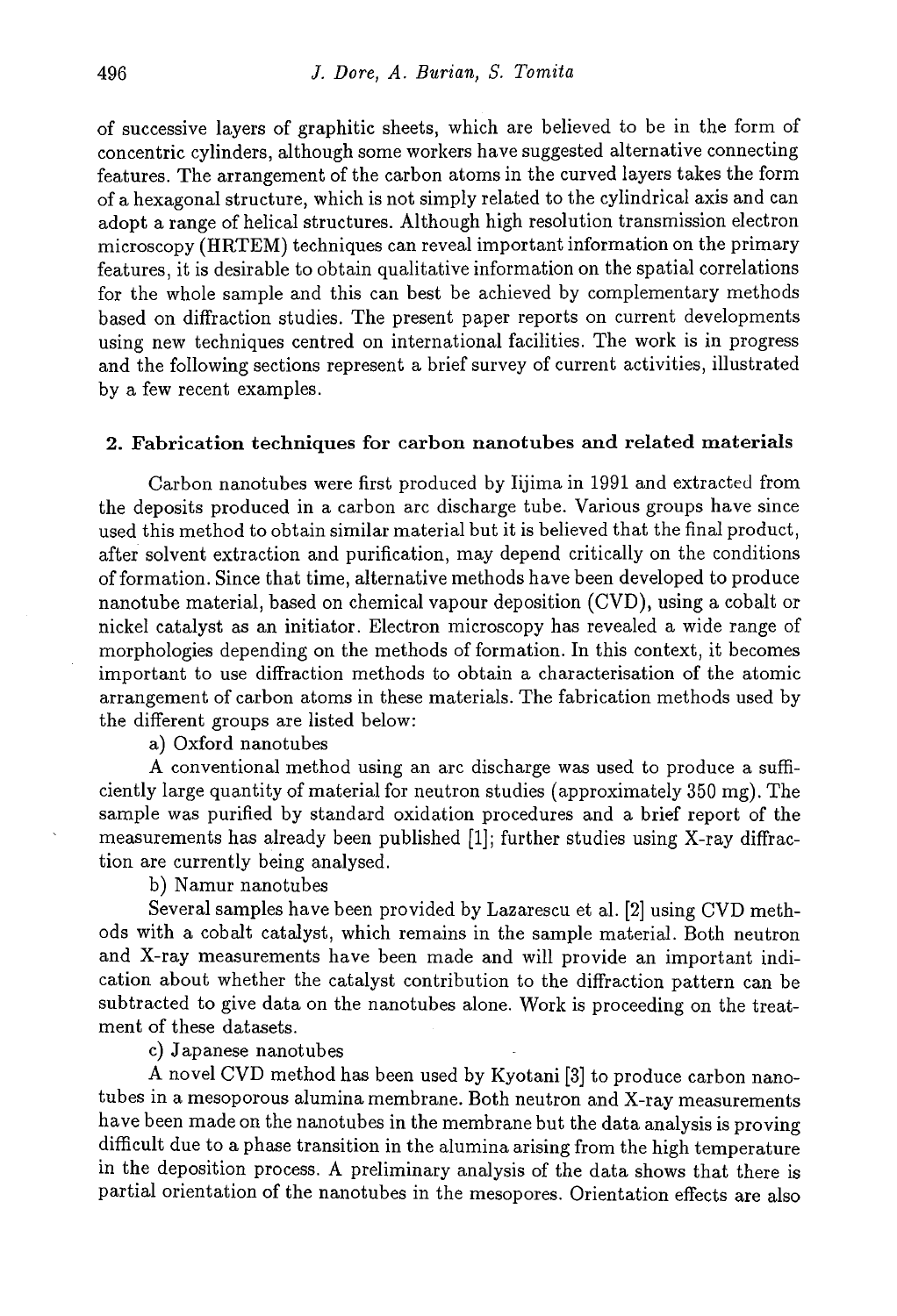expected in the spongy samples of carbon nanotubes produced in an arc discharge arrangement by Ando et al. [4] but diffraction data have not yet been obtained for these interesting samples.

d) Carbon onions

An unusual form of carbon may be produced by the heat treatment of diamond nanoparticles [5]. Satoshi and collaborators have shown that the transformation process goes through several stages and one of the intermediate phases corresponds to the formation of material which appears to have the form of a set of spherical graphitic layers. Preliminary X-ray results for this material are given in Sec. 4.3. These examples show that carbon nanotubes may have many different forms depending on their formation. It is the purpose of the diffraction investigations to try to isolate the way in which these differences manifest themselves at the atomic level.

### 3. Structural characterisation

#### *3.1. Diffraction formalsm*

A diffraction pattern is formed from the coherent interference of waves scattered from all atoms in the sample material. In the case of crystalline solids with a periodic lattice, this gives a series of sharp Bragg peaks corresponding to the Fourier components of the spatial distribution. In the case of disordered materials such as glasses and liquids, the pattern has a more oscillatory structure that contains spatial information in the form of the pair correlation function,  $g(r)$ . The spatial correlations are related to the observed structure factor, *S(Q),* by the Fourier transform relation

$$
d(r) = 4\pi r \rho_0[g(r) - 1] = \frac{2}{\pi} \int_0^\infty Q[S(Q) - 1] \sin Qr dQ,
$$

where  $Q$  is the scattering vector and  $\rho_0$  is the number density. The real-space resolution is dependent on the maximum Q-value in the range of observation and is normally limited to about 20  $\rm \AA^{-1}$ , giving a resolution of about 0.3 Å (FWHM).

For disordered materials, the resolution is often quite important in distinguishing between different models of the structure but for crystalline materials there is less interest in obtaining a wide Q-range and more concern with the definition of the intensity and profiles of the peaks in Q-space. The nanotube structure represents an intermediate situation where the periodicity in the atomic correlations is affected by the curvature of the graphene sheets. The diffraction pattern therefore has a number of complex features, as discussed in Sec. 4.1.

Another aspect of the diffraction pattern for partially-ordered materials concerns the width of the Bragg peaks arising from the finite size of the crystal. If the crystallites are small, the peak is broadened in inverse proportion to the mean size of the crystals and can be used to estimate the effective coherence length within the periodic structure. In the case of activated carbons, this broadening effect may be very large.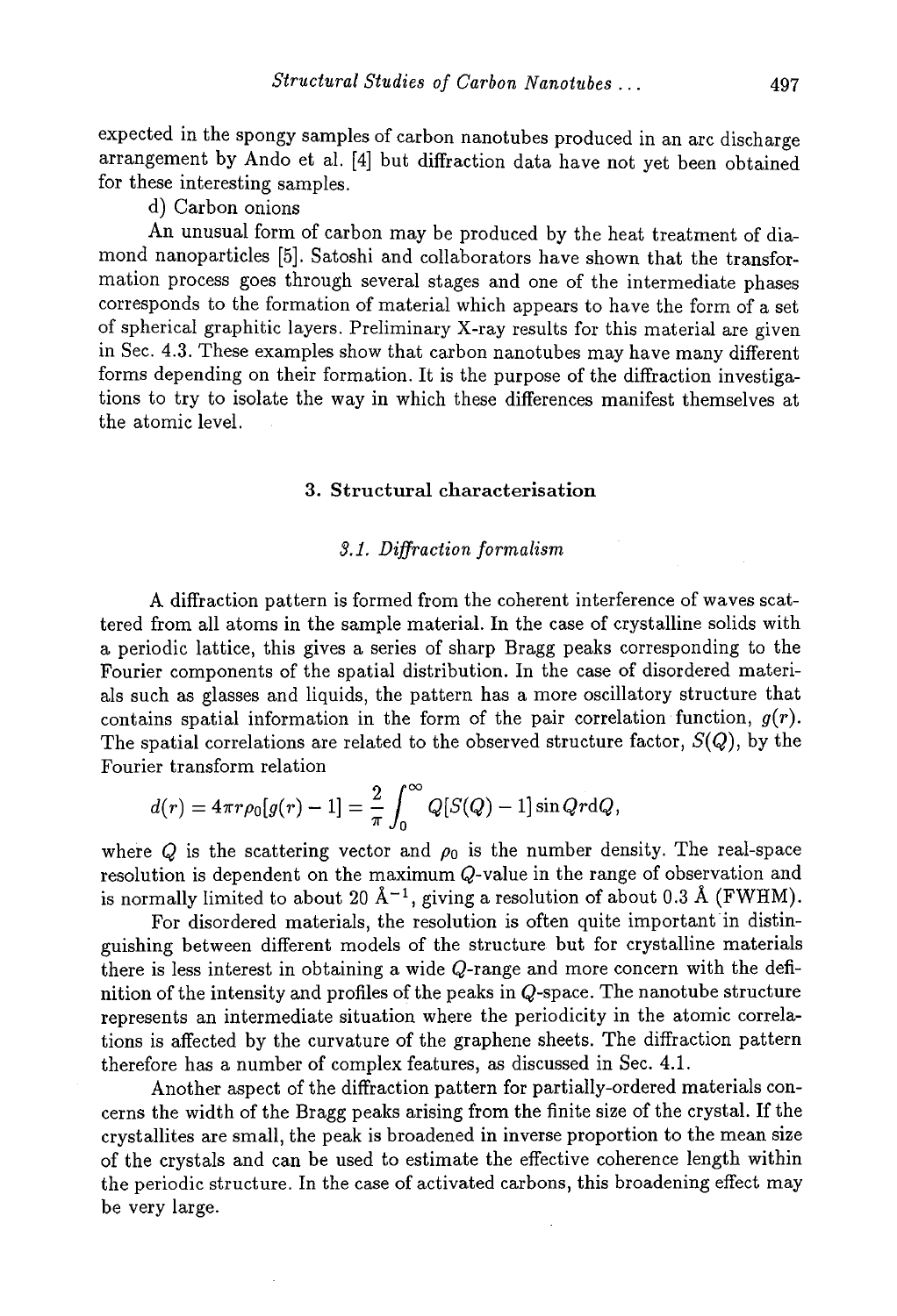#### *3.2. Experimental facilties*

The requirements for the study of carbon nanotubes and related materials are more related to those for the study of disordered materials than for crystalline materials. Although it is sometimes necessary to investigate the shape of the diffraction peaks in some detail, it is more important to have a wide Q-range to improve the spatial resolution of the *d(r)* function extracted from the observations. This feature is achieved by using short wavelength incident radiation.

In the case of neutrons, an incident wavelength of  $0.7 \text{ Å}$  is adequate for most purposes and can be readily obtained from the hot source of a research reactor such as that at the Institut Laue Langevin [6]. However, the Q-range can be extended from 16  $\rm \AA^{-1}$  to 50  $\rm \AA^{-1}$  using the pulsed neutron technique, based on a spallation neutron source such as ISIS [7], at the Rutherford Appleton Lab. A typical plot for an activated carbon is shown in Fig. 1, which indicates that there is information in the diffraction pattern up to 40  $\AA^{-1}$ . An analysis of the resulting  $d(r)$  data [8] shows that the first C—C peak is split and the local carbon bond length within the layer is not singular. This important finding has important implications for the structural features of the graphene sheet and is discussed in another paper presented at this meeting [9]. A corresponding measurement for carbon nanotubes is planned but has not yet been conducted. One of the disadvantages of neutron measurements is that a relatively large quantity of material is needed in order to obtain the required statistical precision, especially at high Q-values. However, carbon has a small absorption cross-section and very little incoherent scattering, so the situation is quite favourable from other considerations.

X-ray diffraction is an alternative method to use but there are limitations due to the atomic form-factor, which reduces the coherent contribution at large Q-values. This effect is coupled to the problem of subtracting the Compton scattering distribution. The availability of synchrotron radiation now offers two major advantages over laboratory-based equipment. The first is the very high intensity of the incident beam and the ability to use very small quantities of sample material and the second is the possibility of using short wavelengths. The technique of high-energy X-ray diffraction is currently under development and is of particular relevance to the investigation of carbon nanotubes. The instrument ID15 [10] at the European Synchrotron Radiation Facility, ESRF, is expected to play a major role in this area of development.

#### 4. Some experimental results

The following sub-sections illustrate some of the recent diffraction measurements:

#### *4.1. Neutron diffraction from different forms of carbon*

The diffraction pattern from carbon nanotubes has some characteristics that relate to graphite and some that relate to activated carbons, as illustrated in Fig. 1. The (002) and (004) reflections for graphite correspond to the inter-layer spacing and are present for the nanotubes but displaced to lower Q-values, indicating an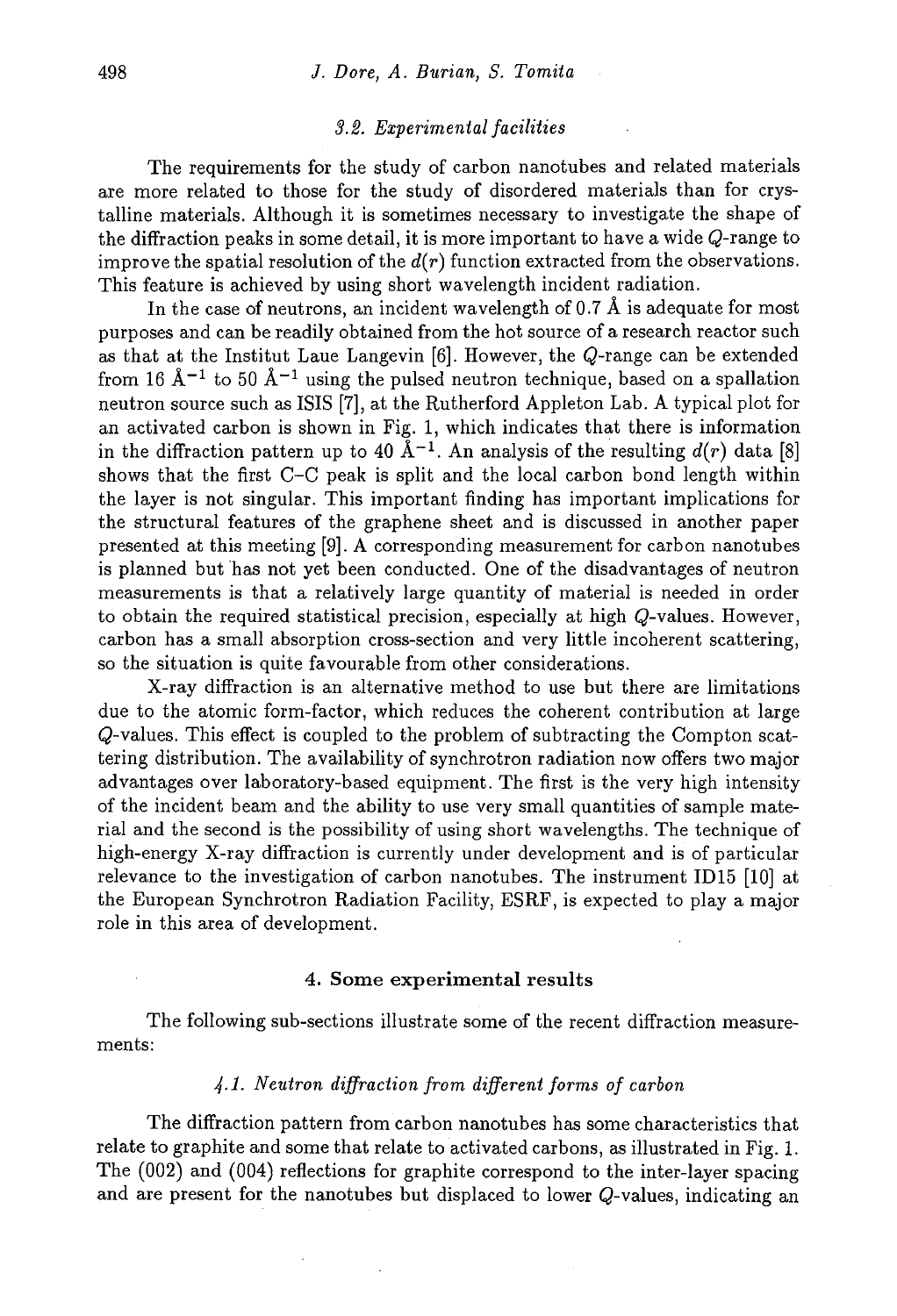

Fig. 1. Neutron diffraction measurements of the structure factor for (a) carbon nanotube, (b) graphite, and (c) activated carbon samples.

increase in the spacing. The *(hk0)* peaks for the nanotubes all have an asymmetric profile as expected [11] and there are no *(hkl)* peaks due to the lack of correlations between layers, resembling the relative disorder of turbostratic graphite. In these measurements there is some residual intensity for the *(hkl)* peaks, which is believed to come from some nanoparticles in the sample.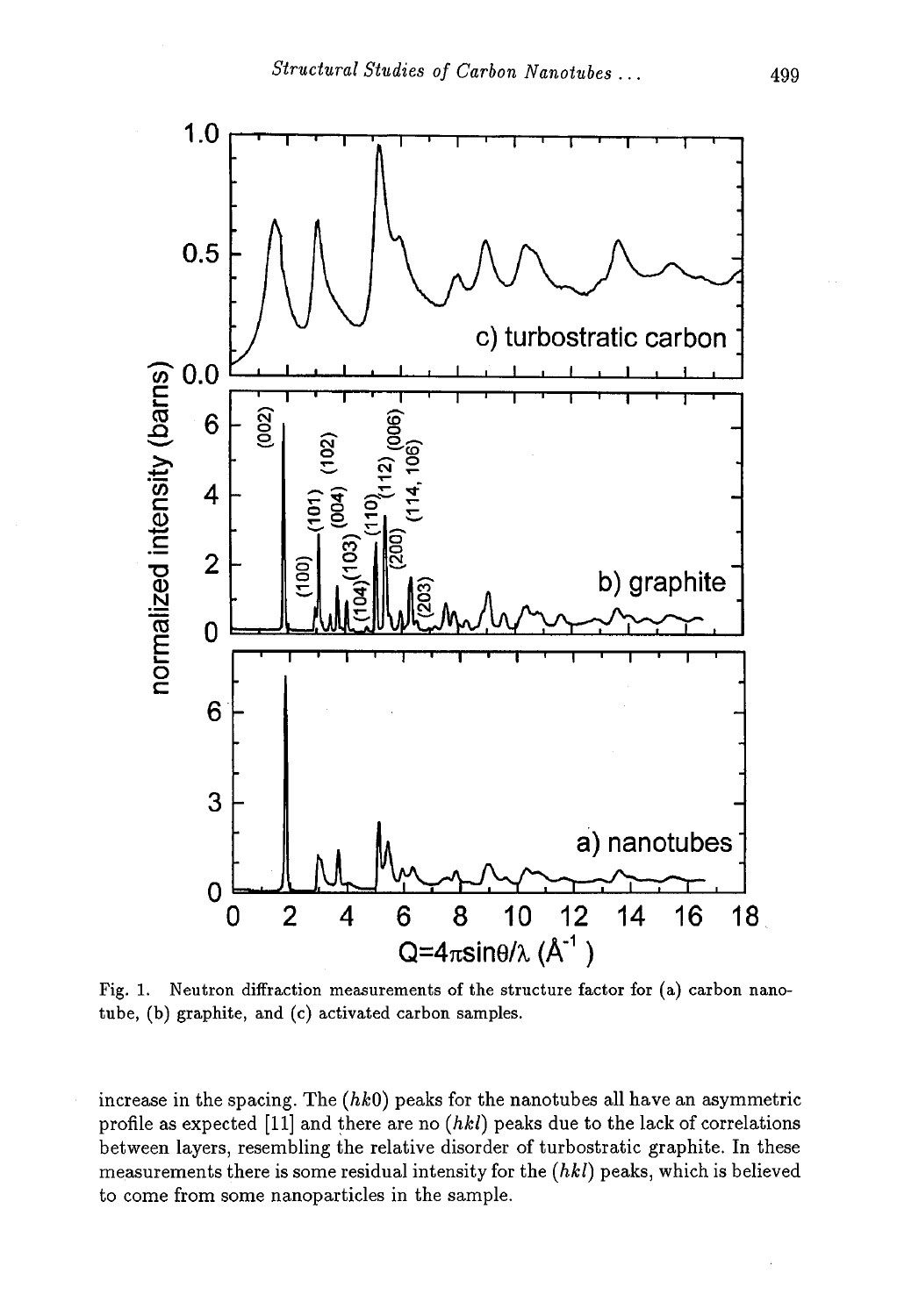

Fig. 2. The spatial correlation function, *d(r),* evaluated from the data in Fig. 1.

The corresponding  $d(r)$  functions are shown for these measurements in Fig. 2. It is notable that all the samples show local structure  $(1-4 \text{ Å})$  which is almost identical, indicating the presence of the basic hexagonal configuration. At distances  $> 6$  Å, the nanotube pattern departs from that of graphite, presumably due to the effects of curvature on the graphene sheets but it returns at longer distances due to correlations along the tube axis. In contrast, the activated carbon has little long-range order. A detailed analysis of the nanotube structure is in progress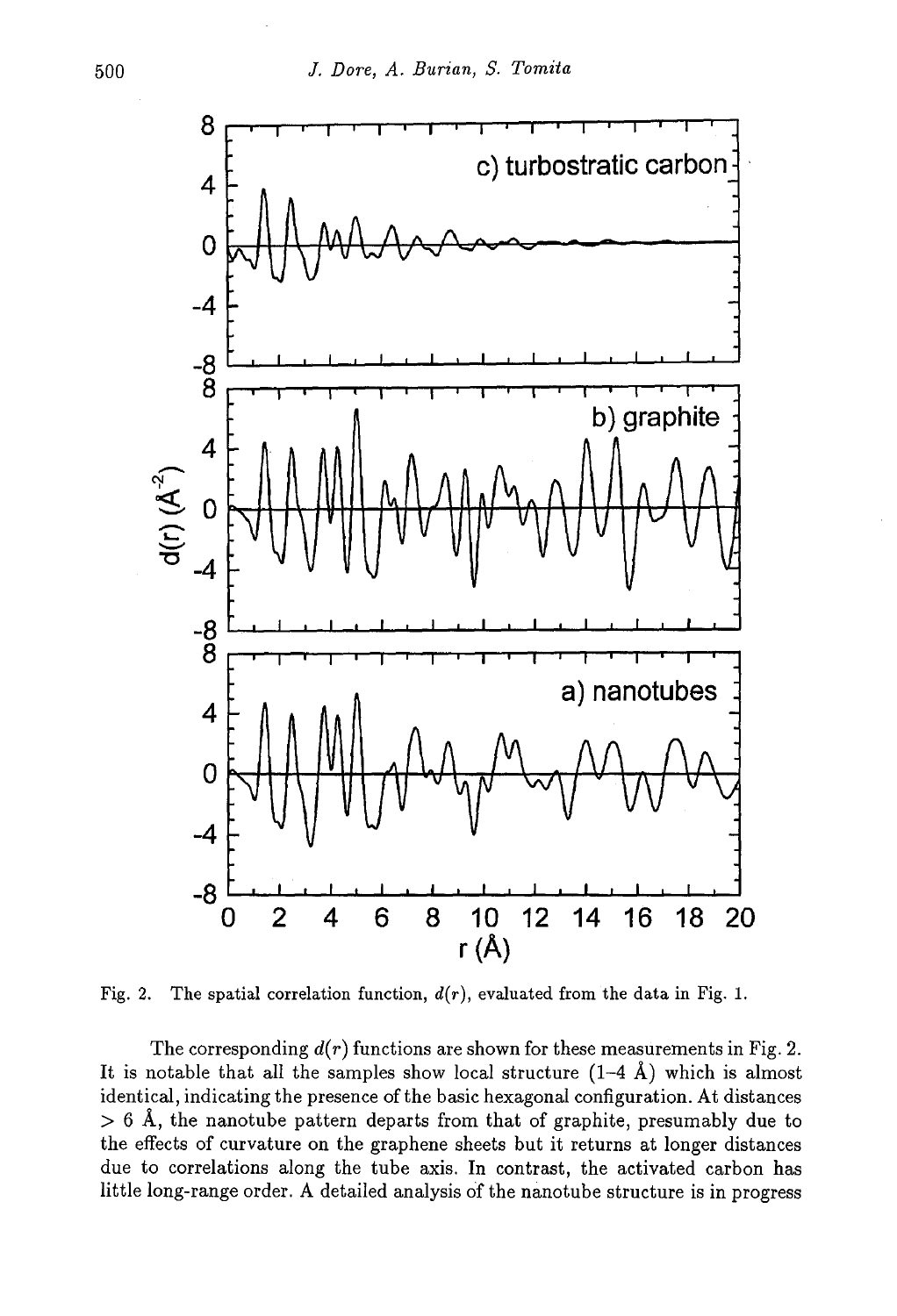and should form a good basis for comparison of samples prepared by different techniques which are already known to give different diffraction patterns.

# *4.2. X-ray measurements with synchrotron radiation*

The use of high-energy diffraction techniques with synchrotron radiation is illustrated in Fig. 3. The measured intensity is shown with the calculated atomic form-factor and the contribution from the Compton scattering. It is seen that the measurements can be made up to a Q-value of about 25  $\AA$ <sup>-1</sup> but care is needed in the conversion to a structure factor, *S(Q).* A typical scan with a single detector enables the diffraction pattern to be obtained in about 2 h but a new system is under development using an area detector and recent tests [12] suggest that an equivalent pattern could be measured in only three minutes! This remarkable development has the capability of revolutionising the study of these materials but it will remain necessary to investigate all the experimental and analytical corrections to obtain accurate and reliable structural information. The complementarity of the neutron and X-ray methods will be important in establishing these new techniques.



Fig. 3. High energy diffraction studies of carbon nanotubes showing the effects of the Compton scattering and the atomic form-factor.

# *4.3. X-ray studies of carbon transformation involving carbon onions*

Synchrotron X-rays have been used in the study of four samples of heat- -treated diamond nanoparticles obtained from Japan [5]. The diffraction patterns are shown in Fig. 4 as a function of scattering angle and the sample information is given in the caption. The pattern for sample  $A$  exhibits several peaks corresponding to the diamond structure and the large widths are the result of particle size distribution and possible variation in the mean lattice spacing arising from stress. After heat treatment, *(B),* the outer region of the particles is converted to a graphitic form and there is a consequent reduction in the intensity of these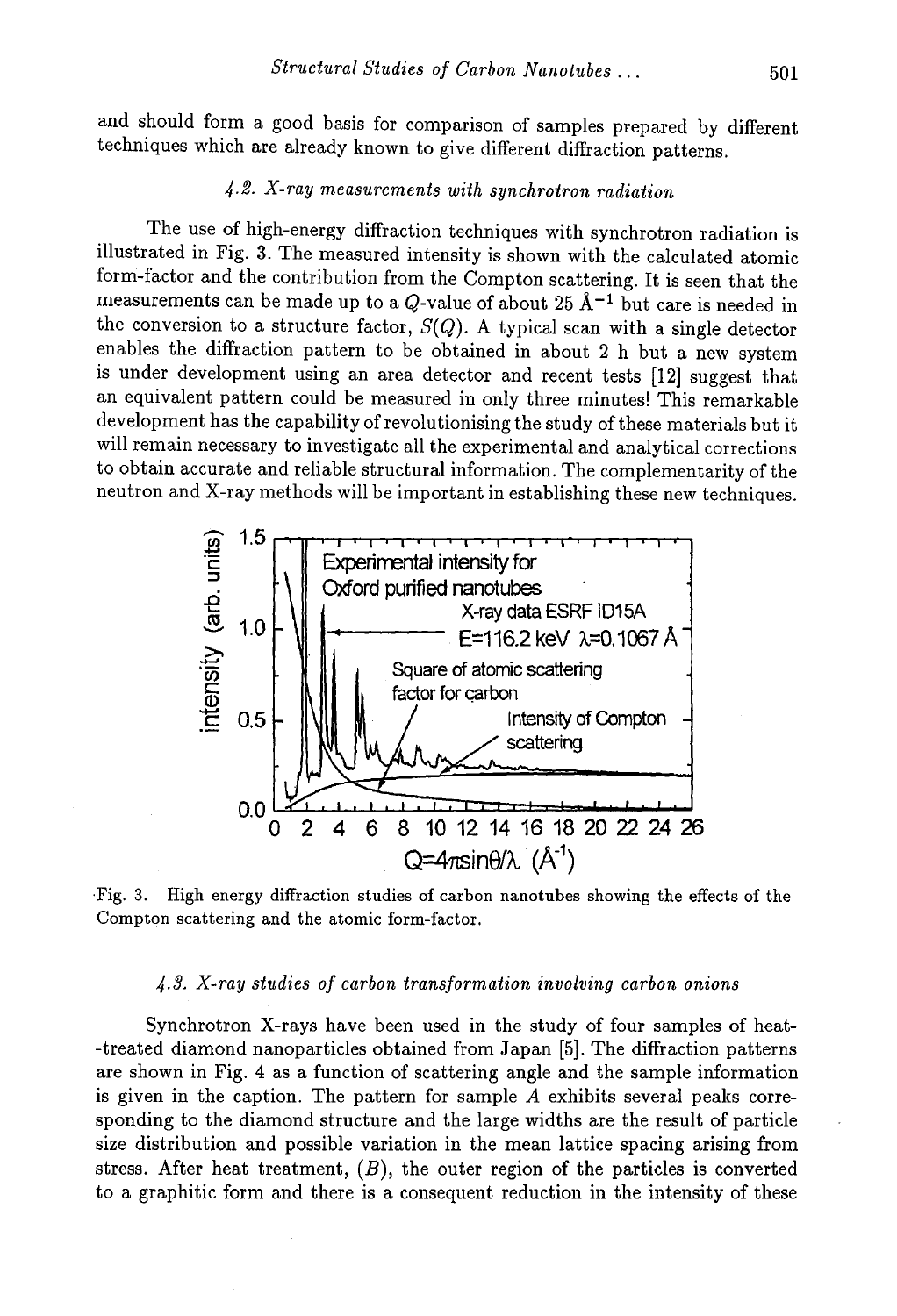

Fig. 4. X-ray diffraction studies of the transformation of diamond nanoparticles to carbon onions by heat treatment. Sample: (a) 5 nm diamond particles, (b) after heating to 1000°C, (c) after heating to 1400°C, (d) after heating to 1700°C.

peaks, which also develop a sharper profile, suggesting that the smaller particles are converted more readily than the larger ones. There is also an additional peak at about 26° that is characteristic of the (002) peak for graphene layers but it is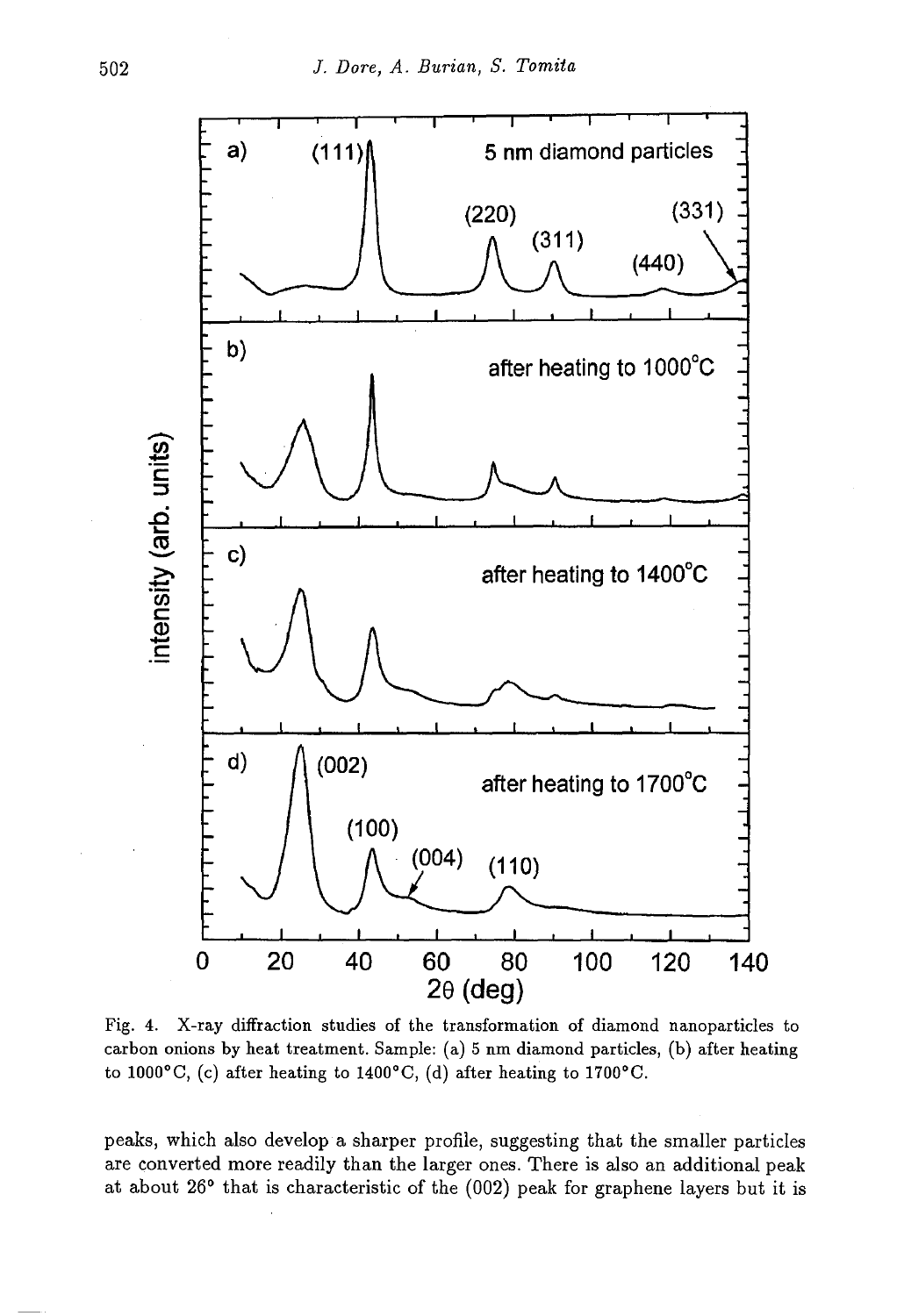much broader than for usual nanotube samples. The third sample  $(C)$  corresponds to the formation of nano-onions. There is a further growth of the (002) peak, which remains quite broad, and there is evidence of residual diamond structure shown by the small peaks in the (220) and (311) positions. The position of the (111) diamond peak corresponds to that of the (100) peak for graphite so the observed intensity is due to both components. It is also notable that the characteristic asymmetry has developed through the emergence of a shoulder on the high-angle side of this peak and a new broad peak has emerged at 78° that corresponds to the (110) peak of the graphene sheet. After further heat treatment, *(D),* the graphite characteristics become more developed and the last vestiges of diamond disappear from the diffraction pattern.

These results show the transformation of the  $sp^3$  carbon to  $sp^2$  carbon through the temperature sequence and are in excellent agreement with the changes seen in the corresponding HRTEM images shown in Ref. [5]. A further analysis of the diffraction pattern is in progress and complementary measurements using neutrons have already been made. The modelling of the nano-onion structure poses several tantalising questions as the graphene sheets would seem to require curvature in two different planes, unlike the situation for the nanotubes. Additional measurements covering a wide Q-range are also planned.

#### 5. Conclusions and further developments

This short review of techniques for studying the structure of various new carbon materials has shown how the use of modern diffraction methods can open up new possibilities for the detailed characterisation of spatial correlations in atomic systems. The unusual nature of the nanotubes and nano-onions will require both analytic and modelling developments to fully exploit the new opportunities and to understand the stable configurations. One possibility, currently under investigation, concerns the introduction of defects into the graphene sheet by the rotation of a single C—C bond, as shown in Fig. 5. This change creates two 5- and 7-membered rings and could lead to a local distortion of the planarity. If present insignificant



Fig. 5. A bonding defect in a hexagonal lattice showing the formation of 5- and 7-membered rings.